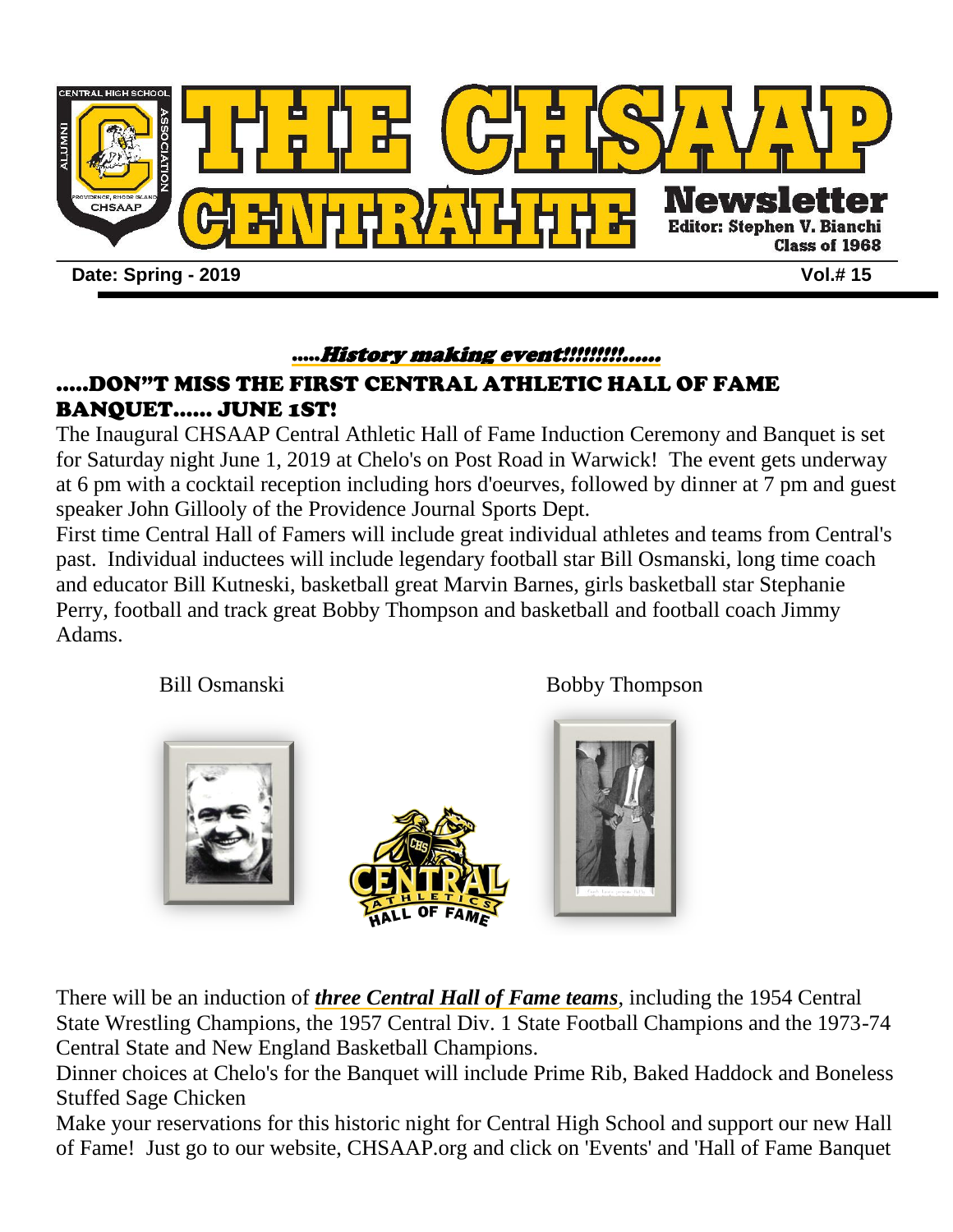Details'. You can also purchase an ad for your group or business in the Banquet Booklet by clicking on 'Ad Buy'. See you at the first CAHOF Banquet, Saturday June 1st at Chelo's!

# .....CENTRAL GIRLS COME CLOSE TO DIV. III BASKETBALL TITLE

Congratulations to the Central Girls Basketball team for a great effort in trying to reach the State Div. III basketball title game! The lady Knights had a fantastic regular season, with a *15- 3 record!* This earned them a bye in the prelim round of the Div. III playoffs. In the quarterfinals, the Central gals toppled Davies, 48-29.

In a memorable semi-final defensive struggle, the lady Knights were nipped by the Pilgrim Patriots, 23-22! It was quite the battle. Pilgrim ended up losing to Tolman in the championship final, 37-26. However, for Central, it was a girls basketball team season to remember! The Central Boys basketball team had a tough season, with only a handful of wins. However, the boys and girls track & field teams did very well in meets this past winter. Now it's on to baseball for the boys and fast pitch softball for the girls. Central won their opener in baseball, 11-1 over Pilgrim while the Central softball team also won their opener by the same score of 11-1 over Juanita Sanchez!

## .....CHSAAP SCHOLARSHIP FUND AND ELECTIONS

**It is never too late to make a much needed contribution to the CHSAAP Scholarship Fund!** The Fund helps excellent Central students receive scholarship money for continuing education. Go to CHSAAP.org to contribute today!

## …..ANNUAL MEETING DATE CHANGE!!

The CHSAAP Annual Meeting and election of board directors and officers was moved up to *Tuesday, April 16th* due to some scheduling conflicts. Four seats on the board were up for reelection, with only one not being run for.

Former Vice President **Deb Cockfield**, who replaced Don Bianco as President, was appointed by the Board to stay on in that position through April 2020. Thank you to Deb.

**Jayne O'Brien** is seeking re-election as Treasurer*. There is currently no candidate for Vice President.*

For 2019-2020, the CHSAAP has a very busy year ahead! As was reported in the last Centralite, we could always use volunteers from among all Central alumni!! That includes running in our Officer and Board elections! Contact Steve Bianchi of the Nominating Committee at 401-781-2022 or at sbianchi2@verizon.net for more information.

## .....PASSINGS.....

*Joe Mercurio........* Central graduates of the mid 1950's and all Central alumni mourned the passing of another great Central athlete, Joe Mercurio in March. A three sport athlete playing baseball, football and basketball for the Knights, he mostly excelled at the catcher position on the baseball team. He made the baseball All-State team in 1953 and 1954.

In the mid 60's, Joe played for the famous Local 57 Engineers fast pitch softball team, helping lead them to several regional championships. He earned All-World Honors as the Engineers catcher when they appeared in the 1966 World Championships as runners up to the Clearwater Bombers in Florida.